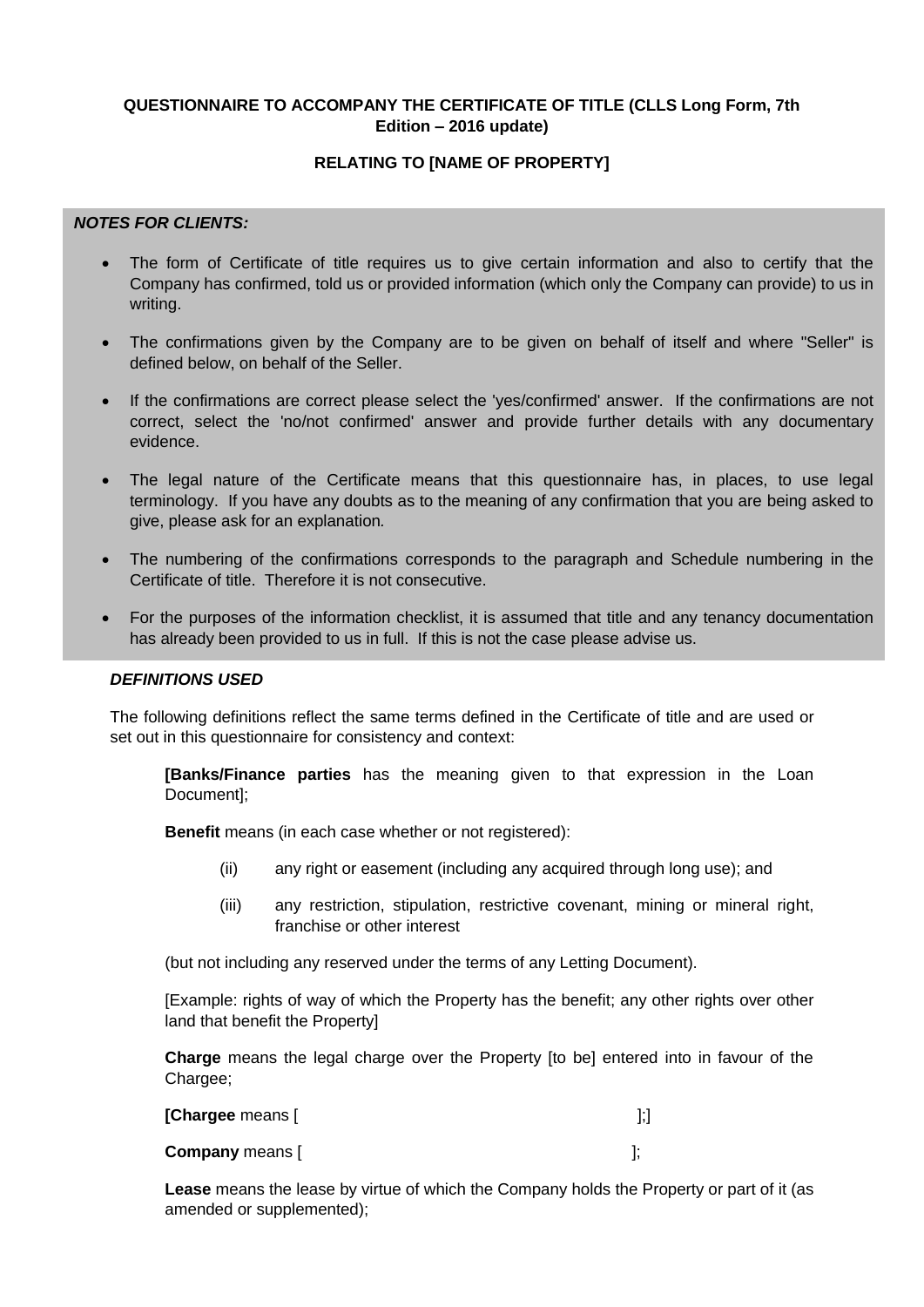[Explanation: this is the lease under which you are the tenant of the Property]

**Letting Document** means any lease, underlease, tenancy, licence or other agreement or arrangement giving rise to rights of occupation and enjoyment (in each case as amended or supplemented) to which the Property is subject;

**Loan Document** means the loan/facility agreement [dated **]** [to be made] between [ ] and [ ] and [ providing for the loan referred to in it, which loan is [to be] secured by [among other things] the Charge;

**Property** means *[insert property description used in Schedule 2, Part 1 to the Certificate]*;

**[Seller** means **[**  $\blacksquare$  **]** and references to confirmations given by, or documents or information provided by, the Company include confirmations given by, or documents or information provided by, the Seller;]

**Transaction** means [ ]; [ ]; [ ]; [ ]; [ ]

**1995 Act** means the Landlord and Tenant (Covenants) Act 1995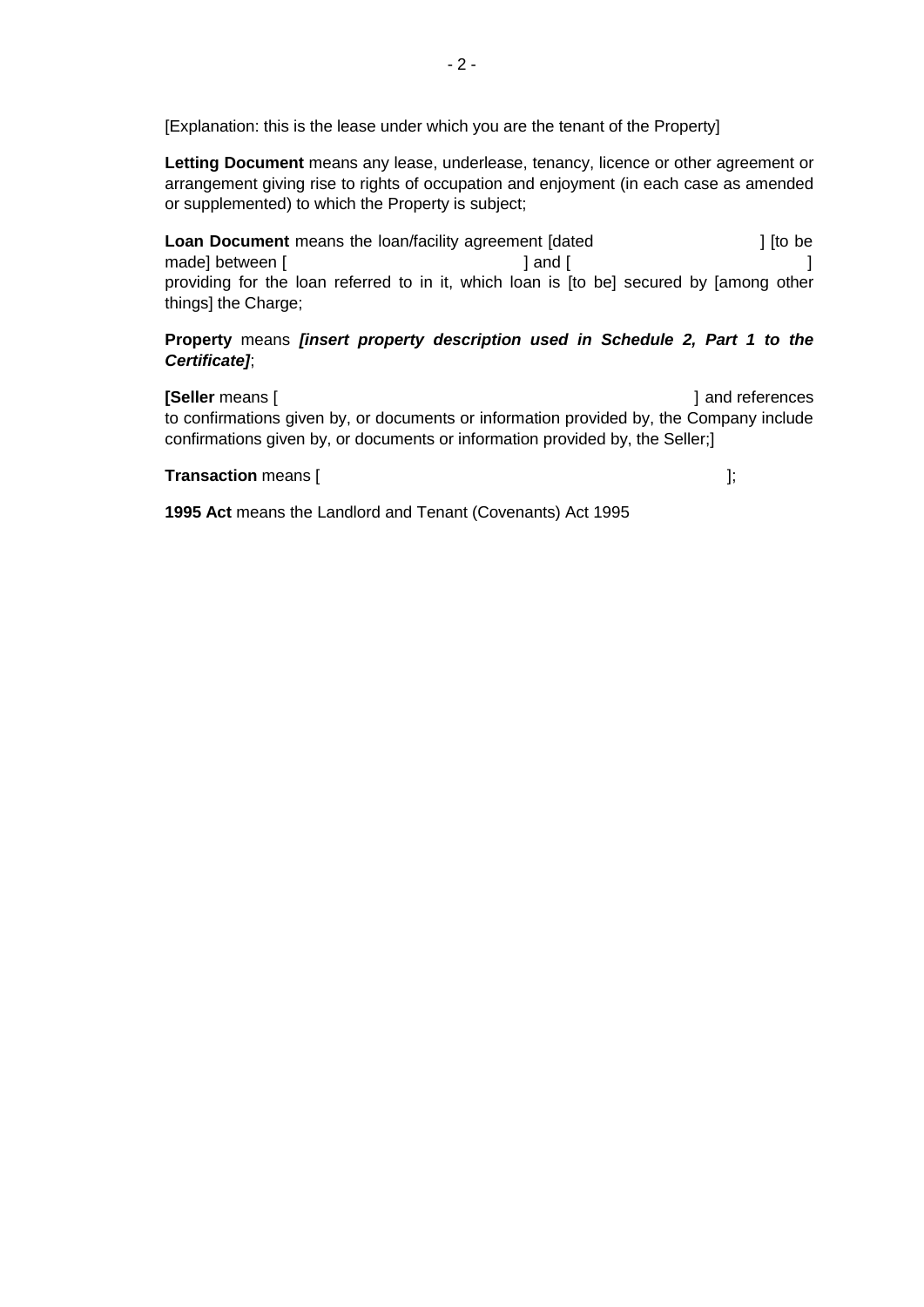#### **A. INFORMATION REQUESTED**

#### **Please supply the following: Supplied? Supplied? Supplied? Supplied?**

#### 1. Details of:

| (a) | the current use of the Property; and        | Yes/No |
|-----|---------------------------------------------|--------|
| (b) | where there is more than one use, each use. | Yes/No |

*(Schedule 2, Part 4 of the Certificate and Schedule 3, paragraph 12.)*

2. The location of each point where access is gained to the Property (by returning Yes/No to us a copy of the attached plan showing the Property edged red).

*(Schedule 3, paragraph 3.1, to the Certificate.)*

3. Details of any rights and easements benefiting the property (in addition to those set out in the **attached Schedule A**). Yes/No

*(Schedule 3, paragraph 4.1, to the Certificate.)*

4. Details of any covenant, restriction, stipulation or easement burdening the property (in addition to those set out in the **attached Schedule B**) Yes/No

*(Schedule 3, paragraph 5.1, to the Certificate.)*

5. Details of VAT registrations and options to tax (in addition to those set out in the **attached Schedule C)**. Yes/No

*(Schedule 3, paragraph 1.5, of the Certificate, Schedule 4, paragraph 19.2, of the Certificate and Schedule 5, paragraph 22.2, of the Certificate.)*

6. A current arrears Schedule and copies of all Section 17 notices served and any related correspondence and documentation. Yes/No

*(Schedule 5, paragraph 3.3, of the Certificate and attached Schedule D*)

7. Where you occupy under a lease, the name and address of the current landlord and the current guarantor (if any) and the current rent.

*(Schedule 4, Part 1A to the Certificate)*

8. In relation to each Letting Document the name and address of the current tenant and guarantor (if applicable) and details of the current rent and date from which the rent was last reviewed. Yes/No

*(Schedule 5, Part 1A to the Certificate and Schedule 5 - supplement)*

9. In relation to each Letting Document where there are rent deposits, please confirm that all documents for the registration of the deposit (where applicable) have been supplied and provide a Schedule showing the amounts of the initial deposits. Yes/No

*(Schedule 5, Part 1A and Schedule 5, part 2, paragraph 29)*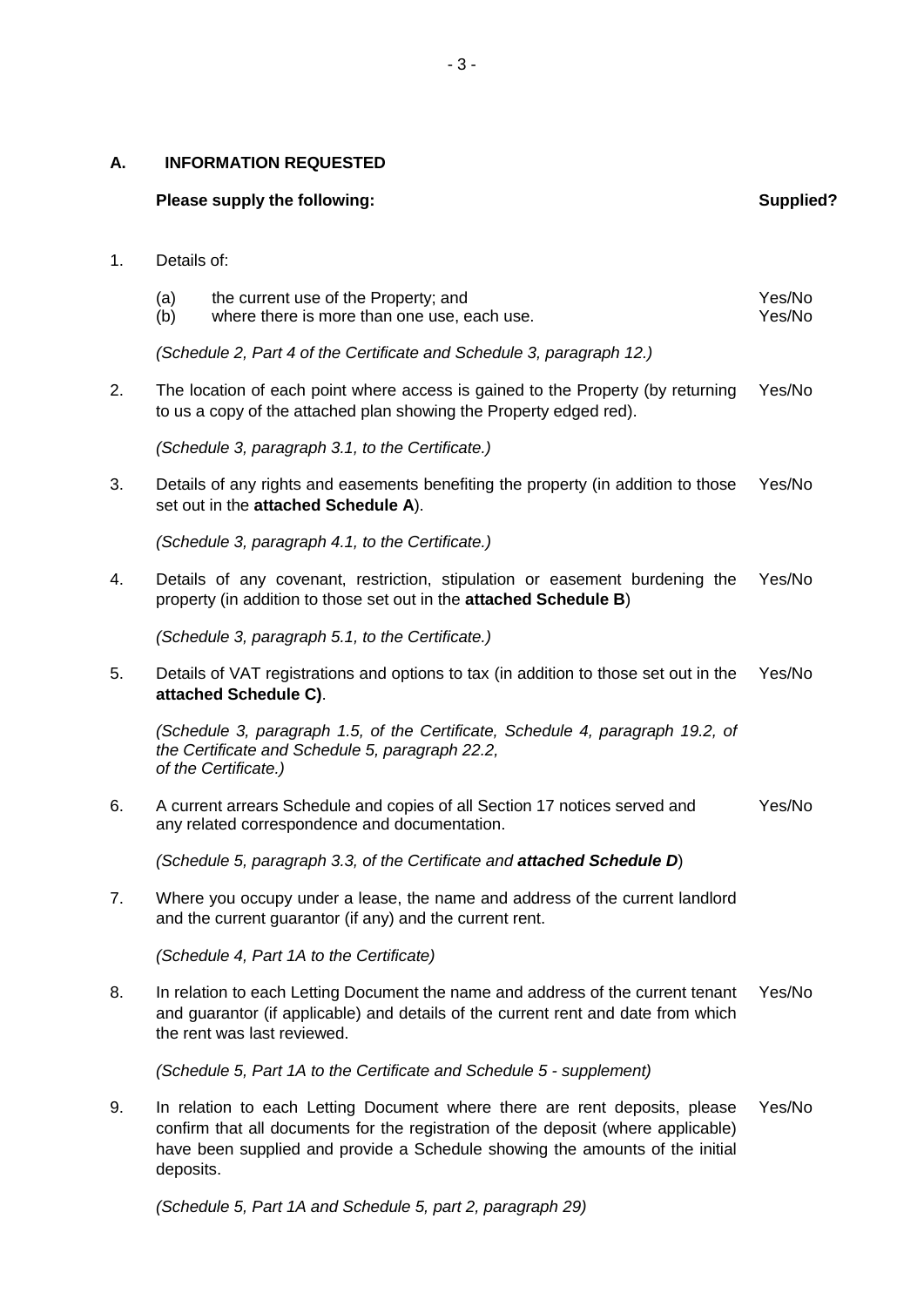#### **B. CONFIRMATIONS REQUESTED**

**Please confirm the following and, if confirmation cannot be given, please supply details of the relevant circumstances:**

#### **MAIN BODY OF CERTIFICATE**

2.1.3(a) The Company does not know of any reason why it should not Confirmed/Not confirmed be registered as proprietor of the Property with absolute title]*[delete if the Company is already the registered proprietor]*

#### **SCHEDULE 1 TO THE CERTIFICATE**

| Each copy document produced to us is a true copy of the Confirmed/Not confirmed                                                                                                                                                                      |                                                                     |
|------------------------------------------------------------------------------------------------------------------------------------------------------------------------------------------------------------------------------------------------------|---------------------------------------------------------------------|
|                                                                                                                                                                                                                                                      |                                                                     |
| The Company is not aware of any circumstances which could Confirmed/Not confirmed<br>render any transaction affecting the Company's title to the<br>property liable to be set aside under the provisions of the<br>Insolvency Act 1986 (as amended). |                                                                     |
|                                                                                                                                                                                                                                                      | original.<br>[Explanation: Such circumstances would be where<br>the |

*transaction was a gift or at an undervalue or with an intention to defraud creditors.]*

# **SCHEDULE 3 TO THE CERTIFICATE**

#### **TITLE**

| 1.3                                                                                                                                           | to suggest otherwise.                                                                                                                                                                            |      |       | No further land transaction return or payment in relation to stamp<br>duty land tax is required in respect of any transaction involving<br>the Property which has an effective date prior to the date of this<br>questionnaire and there is nothing on the face of the documents |          |                         |             | Confirmed/Not confirmed |
|-----------------------------------------------------------------------------------------------------------------------------------------------|--------------------------------------------------------------------------------------------------------------------------------------------------------------------------------------------------|------|-------|----------------------------------------------------------------------------------------------------------------------------------------------------------------------------------------------------------------------------------------------------------------------------------|----------|-------------------------|-------------|-------------------------|
| 1.5                                                                                                                                           | The Company (or any company of which it is a relevant associate<br>or relevant group member within the meaning of Schedule 10 to<br>the Value Added Tax Act 1994) has opted to tax the Property. |      |       |                                                                                                                                                                                                                                                                                  |          | Confirmed/Not confirmed |             |                         |
| If the Company (or any company of which it is a relevant<br>associate or relevant group member) has opted to tax the<br>Property then it has: |                                                                                                                                                                                                  |      |       |                                                                                                                                                                                                                                                                                  |          |                         |             |                         |
|                                                                                                                                               |                                                                                                                                                                                                  | (iv) | 1994; | properly exercised an option to tax under<br>Schedule 10 to the Value Added Tax Act                                                                                                                                                                                              |          |                         |             | Confirmed/Not confirmed |
|                                                                                                                                               |                                                                                                                                                                                                  | (v)  | (if   | necessary)                                                                                                                                                                                                                                                                       | properly |                         | and validly | Confirmed/Not confirmed |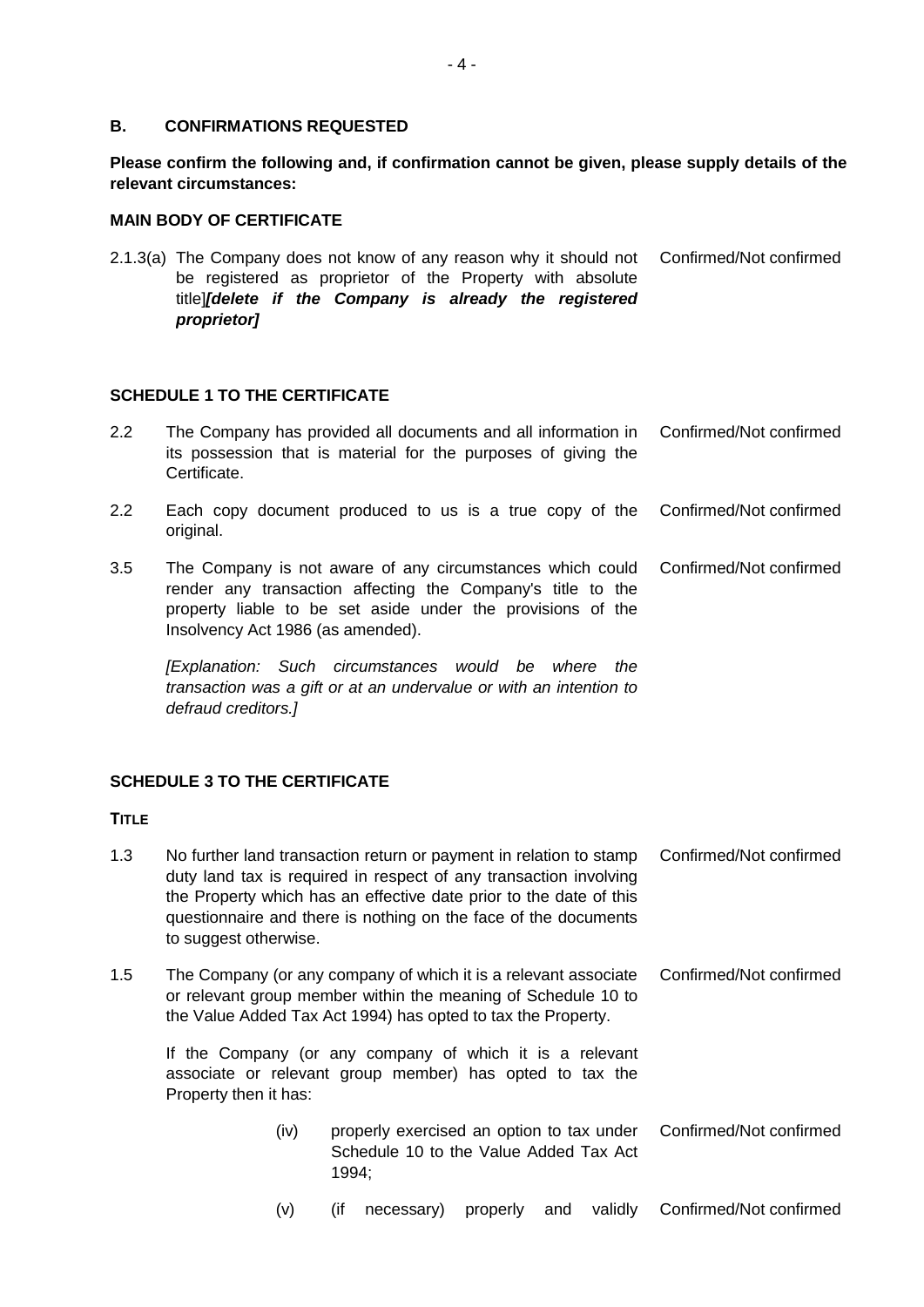obtained the prior written permission of HM Revenue and Customs to exercise the option to tax;

| (vi) | duly notified the option to tax to HM Confirmed/Not confirmed<br>Revenue and Customs and received |  |
|------|---------------------------------------------------------------------------------------------------|--|
|      | written acknowledgement of<br>the<br>notification from them; and                                  |  |

(vii) has not revoked the option to tax. Confirmed/Not confirmed

The option to tax has effect in relation to the whole of the Property. Confirmed/Not confirmed

The option to tax has not been, or been deemed to be, disapplied Confirmed/Not confirmed

4.1 The Benefits set out in Schedule A to this Questionnaire are, so far as the Company is aware, the only Benefits necessary for the use and enjoyment of the Property for its existing use or (if no Benefits are set out in Schedule A), no Benefits are required for the use and enjoyment of the Property. Confirmed/Not confirmed

*[Note: Schedule A to be filled in to reflect Schedule 2 Part 2 of Certificate.]*

- 4.2 As far as the Company is aware, the Benefits set out in Schedule A and any disclosed at 4.1 above are enjoyed freely, without interruption and without restriction. Confirmed/Not confirmed
- 5.1 As far as the Company is aware the Property is not subject to any material covenants, restrictions, stipulations and easements, customary or public rights, local land charges, mining or mineral rights, franchises, manorial rights, third party rights, rights of common, rent charges or similar outgoings, liability for chancel repairs, liability in respect of embankments, sea and river walls, payments in lieu of tithe or charges/annuities payable for the redemption of tithe, sporting or fishing rights or other right or interest, whether or not registered (**"Incumbrances"**) other than as detailed in the attached Schedule B. Confirmed/Not confirmed

*[Note: Schedule B to be filled in prior to sending to client to reflect Schedule 2, Part 3 to the Certificate.]*

5.1 The Company:

has not received notice of any breach of the Incumbrances set Confirmed/Not confirmed out in Schedule B.

[*Example – breach of a covenant not to use the Property for a specified purpose*.]

is not aware of any breach or infringement of any of those Incumbrances set out in Schedule B; and Confirmed/Not confirmed

the existing use of the Property is not materially adversely affected by the existence of any of the Incumbrances. Confirmed/Not confirmed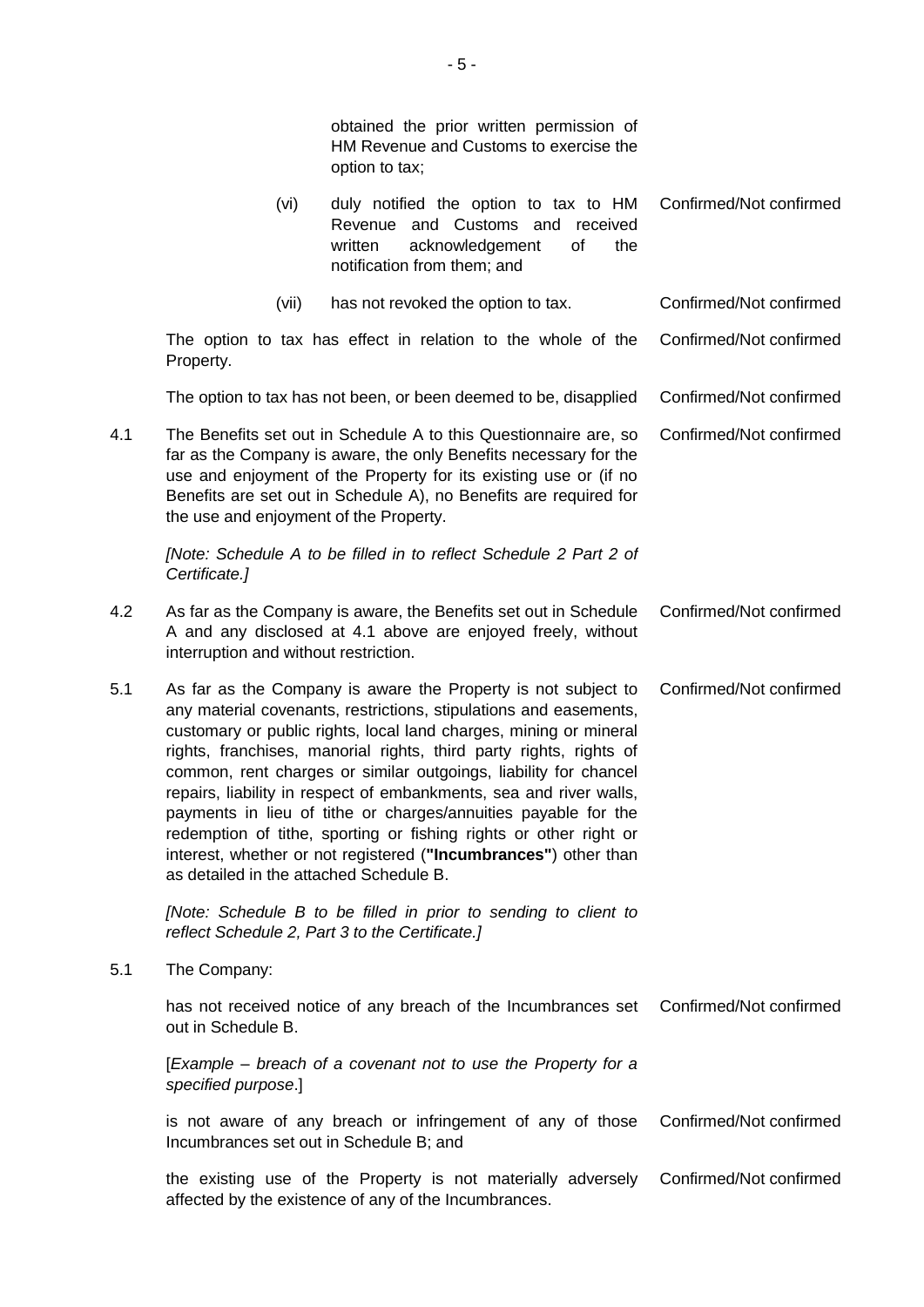5.3 The Company is not aware of any person acquiring an Incumbrance over the Property through long use (other than rights to light or rights to air). Confirmed/Not confirmed

*[Example: a right of way]*

- 6. There are no mortgages, charges or liens (whether legal or equitable, specific or floating) affecting the Property. Confirmed/Not confirmed
- 7.1 There are no agreements for sale, estate contracts, options, rights of pre-emption or similar matters affecting the Property the provisions of which remain to be observed or performed. Confirmed/Not confirmed
- 7.2 There are no obligations binding on the Property to make future payments in respect of overage, clawback, deferred consideration or other similar payment, the provisions of which remain to be observed or performed.
- 8.1 Apart from any parts of the Property that are the subject of any Letting Documents [as notified to us], the Company is, or is entitled to be, in actual occupation of the Property on an exclusive basis and no other person has any right to possession, occupation or use of or interest in the Property. Confirmed/Not confirmed
- 8.2 So far as the Company is aware no one is in adverse possession of the Property or has acquired (or is acquiring) any rights adversely affecting the Property (other than rights to light or rights to air). Confirmed/Not confirmed

*[Example: a squatter.]*

- 9. There are no insurance policies relating to planning, title or covenants affecting the Property. Confirmed/Not confirmed
- 10.1. The Company has not made and not had occasion to make any claim or complaint in relation to a neighbouring property or its use or occupation. Confirmed/Not confirmed
- 10.2 There are no disputes, claims, actions, demands or complaints in respect of the Property which are outstanding or which are expected by the Company. Confirmed/Not confirmed
- 11. No notices materially affecting the Property or the Company's interest in it or any of the Benefits (whether detailed in Schedule A to this questionnaire or disclosed by the Company pursuant to paragraph 4.1 above) have been given or received by the Company. Confirmed/Not confirmed

#### **PLANNING**

- 13.1 The Company is not aware that:
- 13.1.1 any development which has been carried out in relation to the Property is unlawful or has been carried out without any necessary consents or permissions being obtained; Confirmed/Not confirmed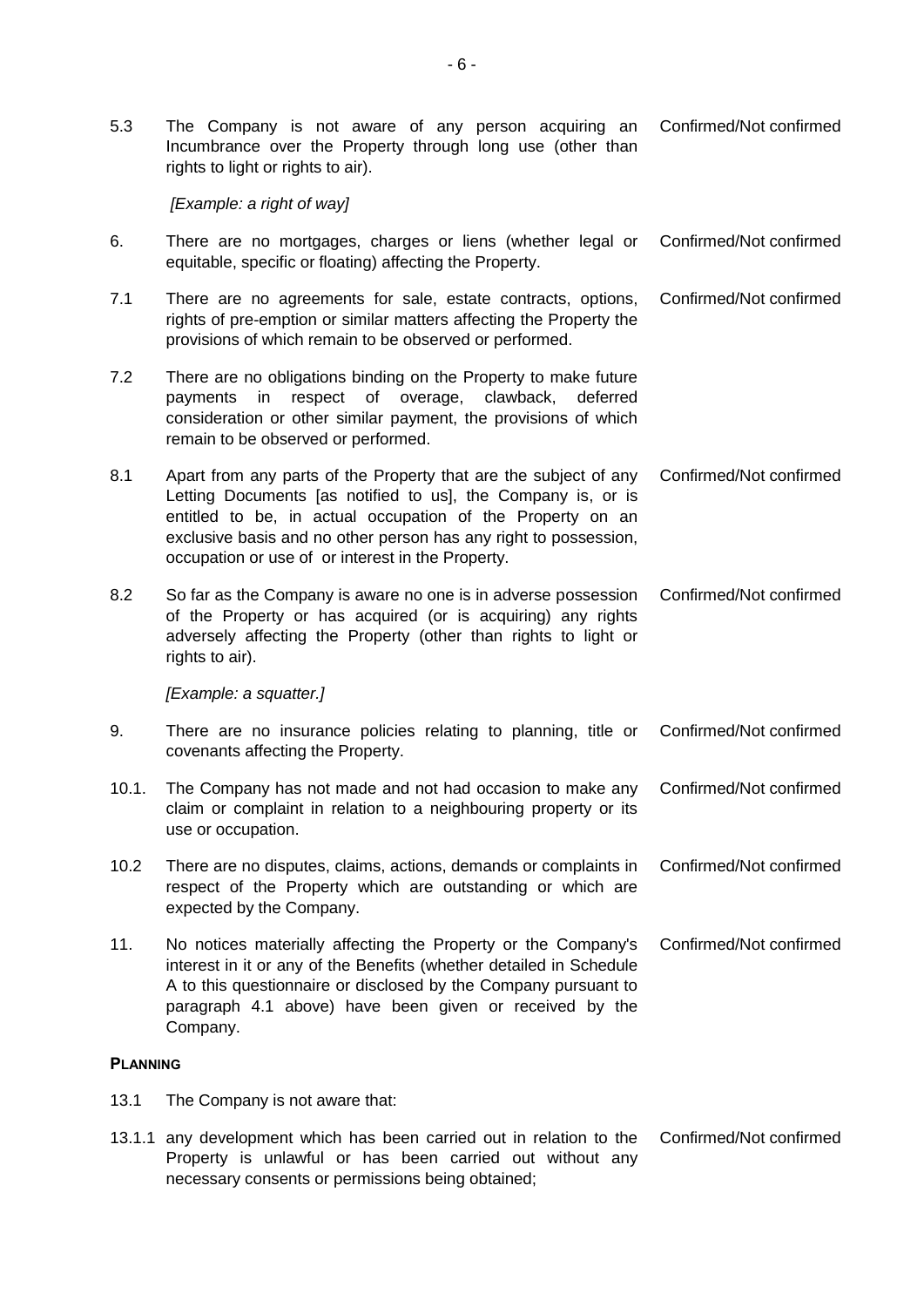- 13.1.2 any enforcement proceedings under the Town and Country planning legislation have been commenced or any notices served; or Confirmed/Not confirmed
- 13.1.3 any such proceedings or notices have been proposed. Confirmed/Not confirmed
- 13.2 The Company is not aware of any acts, omissions or other circumstances by reason of which a planning enforcement order may be applied for or made in relation to the Property. Confirmed/Not confirmed
- 14. No planning permission affecting the Property is the subject of an existing challenge as to its validity. Confirmed/Not confirmed
- 15.1 The planning permissions affecting the Property are subject only to conditions which have either been satisfied so that nothing further remains to be done under them or, in the case of continuing conditions, are being complied with and the Company knows of no reason why those conditions should not continue to be so complied with. Confirmed/Not confirmed
- 16. There is no application for planning permission in respect of the Property awaiting determination and no planning permission or deemed refusal which is subject to appeal. Confirmed/Not confirmed
- 17.1 The Company has not entered into and is not required to enter into any agreement or obligation or planning contribution (together a "**Planning Agreement**") under section 52 Town and Country Planning Act 1971, section 38 and section 278 Highways Act 1980, section 33 Local Government (Miscellaneous Provisions) Act 1982, section 106 Town and Country Planning Act 1990, section 104 Water Industry Act 1991, Part II Planning Act 2008 or any provision in legislation of a similar nature. Confirmed/Not confirmed
- 17.2 As far as the Company is aware in respect of any Planning Agreement: Confirmed/Not confirmed

all the obligations which have fallen due have been complied with; and Confirmed/Not confirmed

no notice of breach has been received: and  $\blacksquare$  Confirmed/Not confirmed

there are no material obligations which remain to be observed or performed. Confirmed/Not confirmed

20. The Company is not aware of any resolution, proposal, order or act made or contemplated for the compulsory acquisition of the Property or any private access to it. Confirmed/Not confirmed

#### **STATUTORY MATTERS**

21. The Company is not aware of any outstanding order, notice or other requirement of any local or other authority that affects the Confirmed/Not confirmed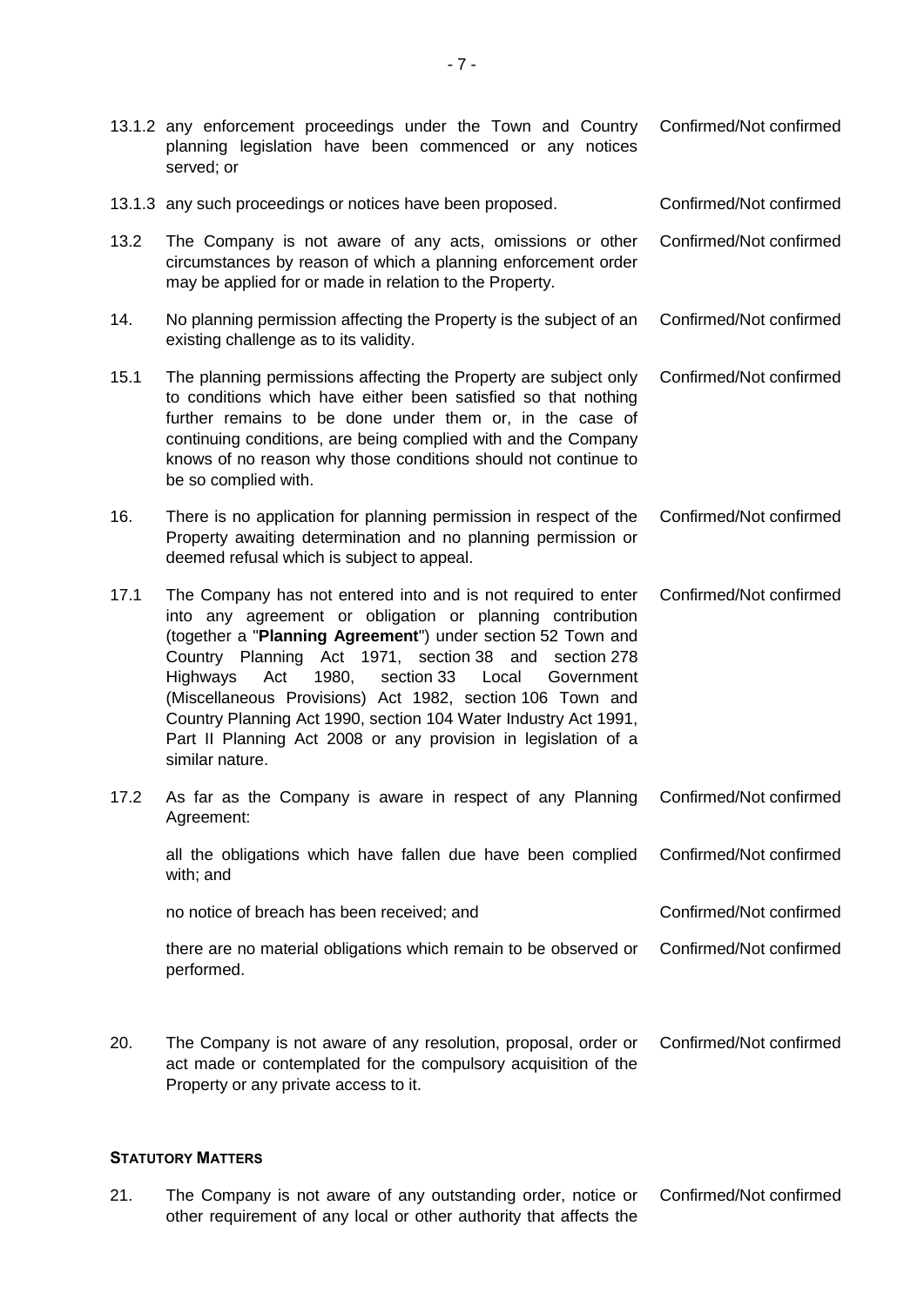current use of the Property (as disclosed in this questionnaire) or involves expenditure in compliance with it nor of any other circumstances which may result in any such order or notice being made or served.

22. The Company has not received notice of any breach of and is not Confirmed/Not confirmed aware of any material breach of the requirements of any statute affecting the Property that are capable of enforcement at present.

## **ENVIRONMENT**

23.1 The Company:

|                | 23.1.1 holds all necessary permits, licences, consents, authorisations,<br>registrations or any other approvals (together an "environmental<br>permit") under any environmental laws;                                                                                    | Confirmed/Not confirmed |
|----------------|--------------------------------------------------------------------------------------------------------------------------------------------------------------------------------------------------------------------------------------------------------------------------|-------------------------|
|                | 23.1.2 has not received any written notices or notifications under any<br>environmental laws in respect of the Property or the current use<br>of the Property and is not aware of any circumstance which may<br>result in any such notices or notifications being made;  | Confirmed/Not confirmed |
| 23.2           | where required by the transaction to which the certificate relates,<br>the Company has obtained an energy performance certificate for<br>the Property;                                                                                                                   | Confirmed/Not confirmed |
| 23.3           | holds the energy performance certificates for the Property.                                                                                                                                                                                                              |                         |
| <b>GENERAL</b> |                                                                                                                                                                                                                                                                          |                         |
| 24.1           | No buildings or other structures on the Property have been<br>erected or been subject to extension or major alteration within<br>the last six years.                                                                                                                     | Confirmed/Not confirmed |
| 24.2           | There are no subsisting agreements, certificates, guarantees,<br>warranties or insurance policies relating to any construction,<br>repair, replacement, treatment or improvement of any building or<br>structure on the Property.                                        | Confirmed/Not confirmed |
| 25.1           | The Property is not subject to the payment of any outgoings<br>other than the uniform business rate and water rates (and where<br>the Property is leasehold, only sums due under the lease); and                                                                         | Confirmed/Not confirmed |
| 25.2           | All such payments have been made to date.                                                                                                                                                                                                                                | Confirmed/Not confirmed |
| 26.            | All fixtures and fixed plant at the Property are (or will on<br>completion of the Transaction become) the Company's property<br>free from incumbrances (disregarding landlord's fixtures if the<br>Property is leasehold, and tenant's fixtures if the Property is let). | Confirmed/Not confirmed |

# **SCHEDULE 4, PART 2 TO THE CERTIFICATE**

The following confirmations apply only where the Property is held under a lease, and Lease means the lease under which the Property is held.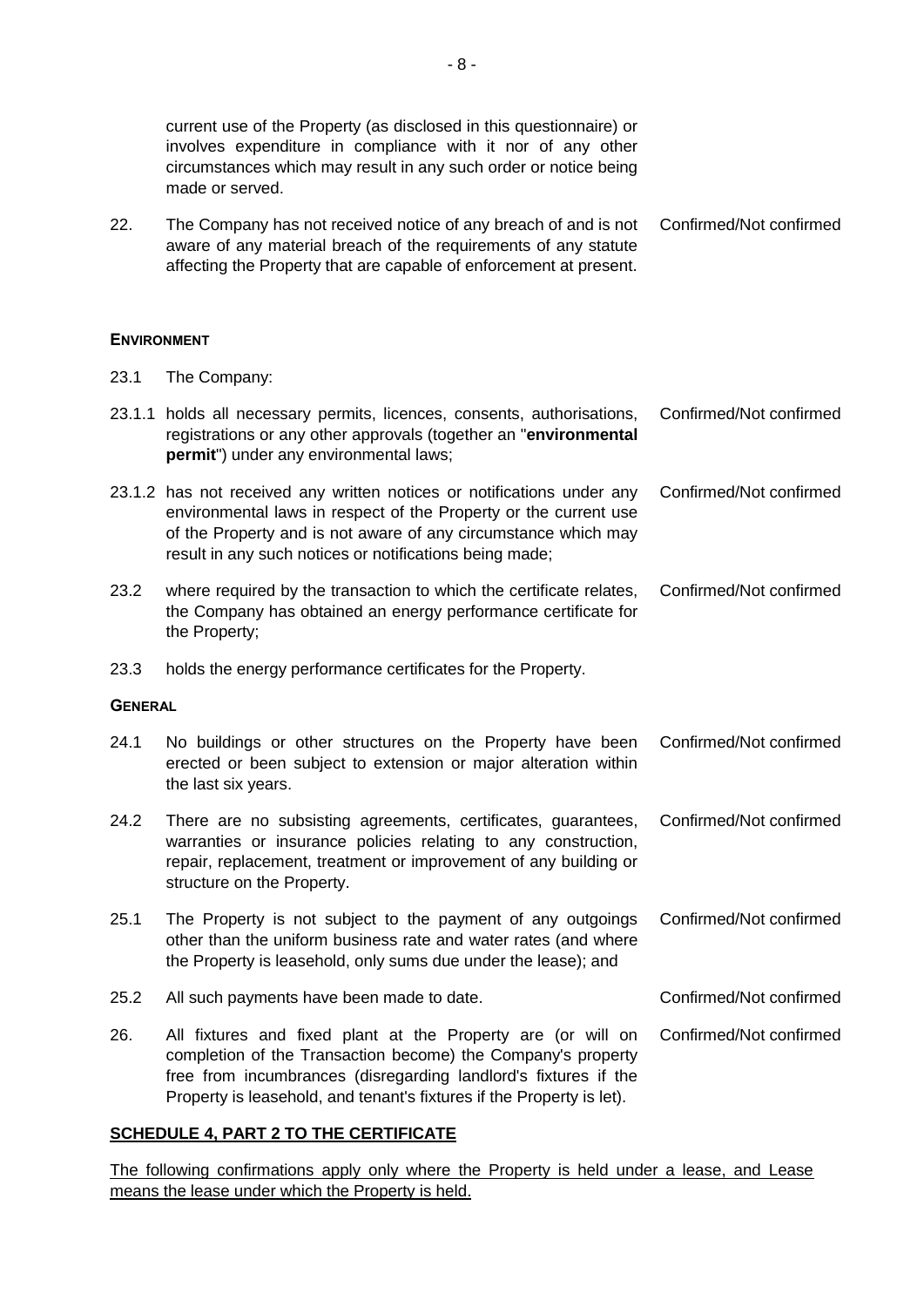3.2 The last instalment of:

|       | 3.2.1<br>rent; and                                                                                                                                                                                                                                                                                      | Confirmed/Not confirmed  |
|-------|---------------------------------------------------------------------------------------------------------------------------------------------------------------------------------------------------------------------------------------------------------------------------------------------------------|--------------------------|
|       | 3.2.2 service charge (if any),                                                                                                                                                                                                                                                                          | Confirmed/Not confirmed/ |
|       | was paid to and was accepted by the landlord or its agents<br>without qualification.                                                                                                                                                                                                                    | Not applicable           |
| 4.3.1 | No rent reviews are currently outstanding or under negotiation<br>or the subject of a reference to an expert or arbitrator or the<br>courts.                                                                                                                                                            | Confirmed/Not confirmed  |
| 13.2  | The Company has not received a notice under section 8 of the<br>1995 Act from any former landlord requesting a release and is<br>therefore not aware of any former landlord having been<br>released under section 8 of the 1995 Act.                                                                    | Confirmed/Not confirmed  |
|       | the former landlord can use the notice<br>[Explanation:<br>procedure under Section 8 of the 1995 Act to be released<br>from the benefit and burden of the landlord covenants in the<br>Lease.]                                                                                                          |                          |
| 14.   | No collateral assurances, undertakings or concessions have<br>been made by any party to the Lease.                                                                                                                                                                                                      | Confirmed/Not confirmed  |
| 15.   | No works, no change of use and no grant of any sub-lease<br>have been carried out, effected or granted by the Company<br>or any former tenant under the Lease.                                                                                                                                          | Confirmed/Not confirmed  |
| 18.1  | So far as the Company is aware, there is no subsisting<br>material breach of the covenants or conditions contained in<br>the Lease (whether on the part of the landlord or the tenant)<br>or any other event which could give rise to forfeiture of the<br>Lease.                                       | Confirmed/Not confirmed  |
| 18.2  | No notice alleging any breach of the covenants or conditions<br>contained in the lease, whether on the part of the landlord or<br>the tenant, remains outstanding.                                                                                                                                      | Confirmed/Not confirmed  |
| 18.3  | So far as the Company is aware no breach of covenant has<br>been waived or acquiesced in.                                                                                                                                                                                                               | Confirmed/Not confirmed  |
| 19.2  | The landlord does not charge VAT on the rent.                                                                                                                                                                                                                                                           | Confirmed/Not confirmed  |
|       | If the landlord does charge VAT, please provide any other<br>information the Company may have relating to the landlord's<br>option to tax.                                                                                                                                                              |                          |
| 19.4  | The Company is not aware of any reason why the landlord<br>should be prevented from charging any value added tax on<br>the rent or other supply to the tenant in particular as a result of<br>the operation of any of the disapplication provisions of<br>Schedule 10 to the Value Added Tax Act 1994). | Confirmed/Not confirmed  |
|       |                                                                                                                                                                                                                                                                                                         |                          |

[*Explanation: An option to tax may be disapplied in a number of circumstances, including in relation to a building or part of a*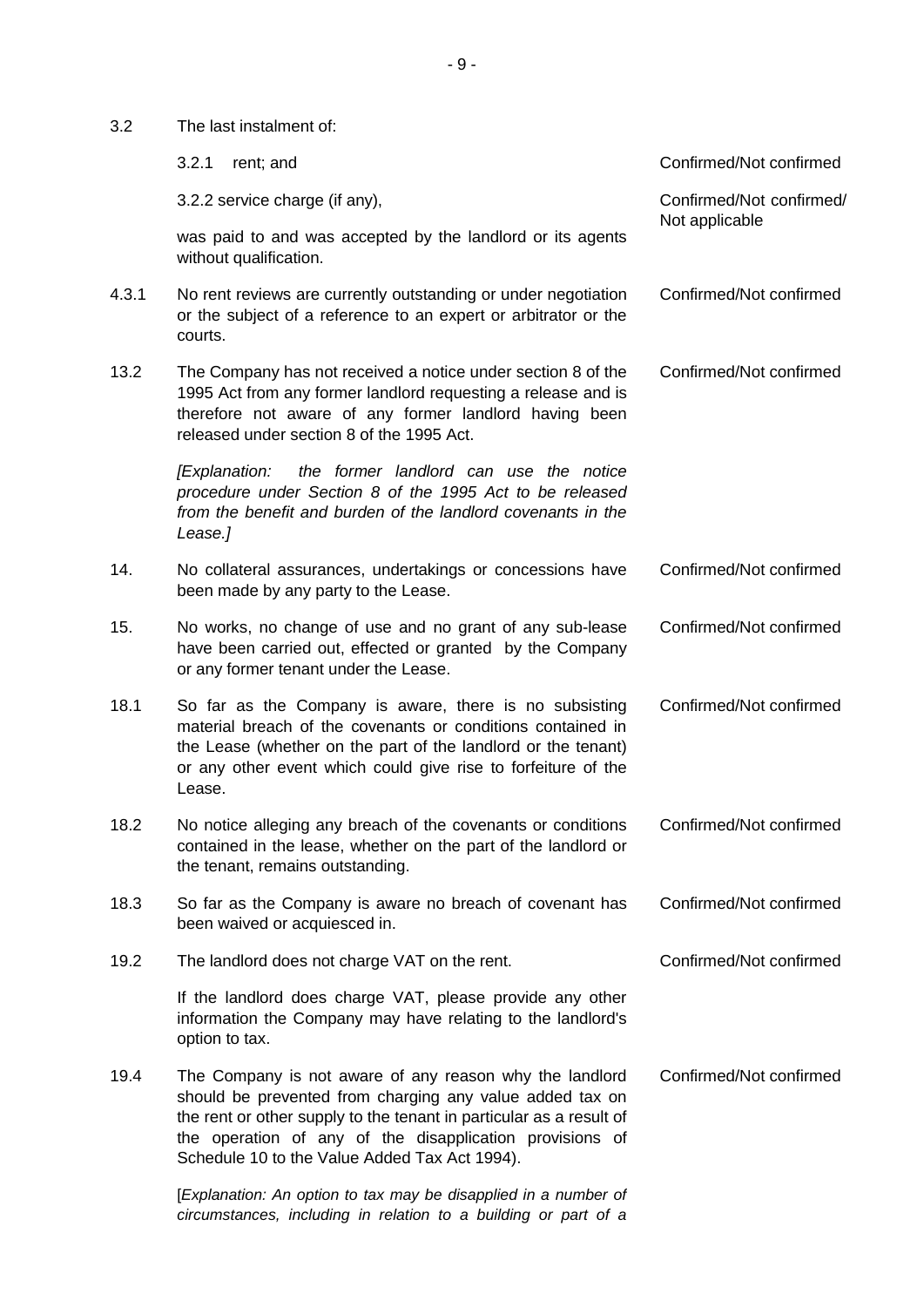|      | building that is intended for use as a dwelling or number of<br>dwellings or other specified types of residential accommodation;<br>or by a charity for non-business purposes, other than as an<br>office. It may also be disapplied by certain anti-avoidance<br>provisions]                                                                                         |                         |
|------|-----------------------------------------------------------------------------------------------------------------------------------------------------------------------------------------------------------------------------------------------------------------------------------------------------------------------------------------------------------------------|-------------------------|
| 20.1 | Neither the grant of the Lease nor any agreement for the grant<br>of the Lease was exempt from charge to stamp duty land tax<br>by virtue of any of the provisions specified in paragraph 11(2)<br>of Schedule 17A ('cases where assignment of lease treated<br>as grant of lease') to the Finance Act 2003 ("FA 2003").                                              | Confirmed/Not confirmed |
|      | [Explanation: where the original grant of the lease was exempt<br>from SDLT as a result of reconstruction or acquisition relief,<br>charities relief, group relief or sale and leaseback relief the<br>first non exempt assignment will be treated for SDLT<br>purposes as the grant of a new lease.]                                                                 |                         |
| 20.2 | Nothing is, or may be, required or authorised to be done by<br>the tenant or any successor in title in respect of the grant of<br>the Lease or any agreement for the grant of the Lease under<br>or by virtue of any of the provisions mentioned in paragraph<br>12 ("Assignment of lease responsibility of assignee for<br>returns") of Schedule 17A to the FA 2003. | Confirmed/Not confirmed |
|      | as a result of a contingency ceasing or<br><i>[Explanation:</i><br>consideration becoming ascertained the purchaser must make                                                                                                                                                                                                                                         |                         |

*a return and pay any additional SDLT due or claim a refund.]*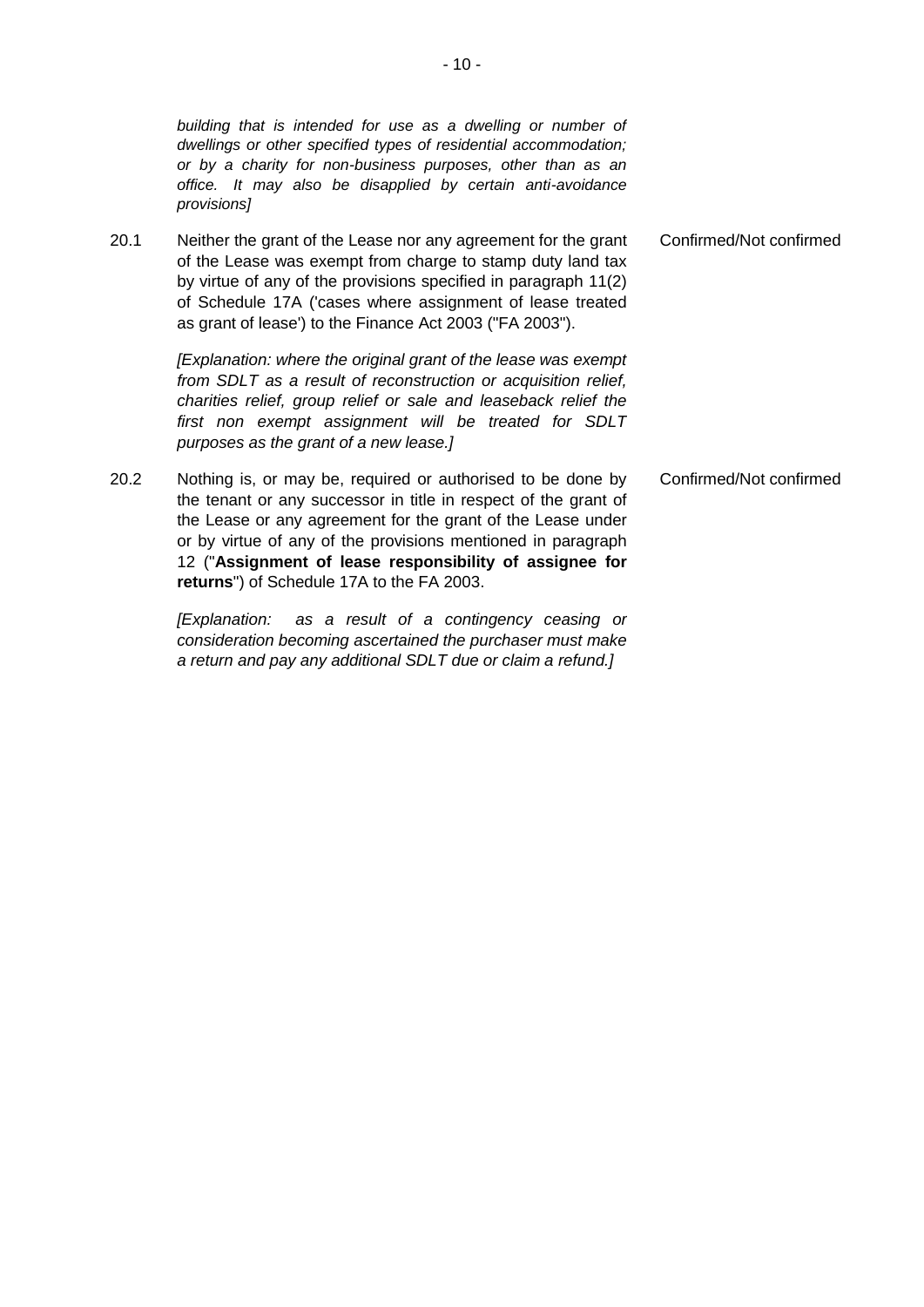## **SCHEDULE 5, PART 2 TO THE CERTIFICATE**

The following confirmations relate only to property which has been let and Letting Document means the document under which the property has been let. The confirmations should be obtained for each Letting Document

| 2.     | The property the subject of the Letting Document is occupied<br>by the Tenant or the person authorised pursuant to the Letting<br>Document to be in occupation.                                                                                                                 | Confirmed/Not confirmed |
|--------|---------------------------------------------------------------------------------------------------------------------------------------------------------------------------------------------------------------------------------------------------------------------------------|-------------------------|
| 3.2    | All rent and additional rent, service charges or other payments<br>have been paid to date and no rent or other payment has<br>been commuted, waived or paid in advance of the due date<br>for payment.                                                                          | Confirmed/Not confirmed |
| 3.3    | No notices have been served on any former tenants or<br>guarantors of former tenants under section 17 of the 1995 Act.                                                                                                                                                          | Confirmed/Not confirmed |
|        | [Explanation: a landlord who wishes to recover arrears of rent,<br>service charge, interest or other quantified sum from a former<br>tenant or its guarantor must first serve a notice on that person<br>within the time limits prescribed under Section 17 of the 1995<br>Act. |                         |
|        | [Note – if any notices have been served, we will need to<br>obtain further information from you.]                                                                                                                                                                               |                         |
| 4.2.1  | All steps in current rent reviews have been duly taken and no<br>rent reviews are currently under negotiation or the subject of a<br>reference to an expert or arbitrator or the courts.                                                                                        | Confirmed/Not confirmed |
| 4.2.3  | No building, alteration or improvement has been carried out<br>pursuant to an obligation to the landlord.                                                                                                                                                                       | Confirmed/Not confirmed |
|        | 10.2.1(c) Where there is a service charge, the range of services to<br>which it applies are reasonable and appropriate for the type of<br>buildings in the Property.                                                                                                            | Confirmed/Not confirmed |
| 10.2.2 | Where there is a service charge, there are no material<br>irrecoverable items, caps or other limitations on its recovery.                                                                                                                                                       | Confirmed/Not confirmed |
| 10.2.3 | There are no lettable areas of the Property that are currently<br>unlet.                                                                                                                                                                                                        | Confirmed/Not confirmed |
| 13.1   | No notice has been served in respect of any Letting<br>Document pursuant to sections 25 or 26 of the Landlord and<br>Tenant Act 1954.                                                                                                                                           | Confirmed/Not confirmed |
| 13.2   | Where a Letting Document is contracted out and a lease is to<br>be granted to a former tenant pursuant to an AGA or to a<br>guarantor, notices have been served and declarations made<br>to contract out that lease.                                                            | Confirmed/Not confirmed |
| 16.    | No person has made a claim for an overriding lease under<br>section 19 Landlord and Tenant (Covenants) Act 1995:                                                                                                                                                                |                         |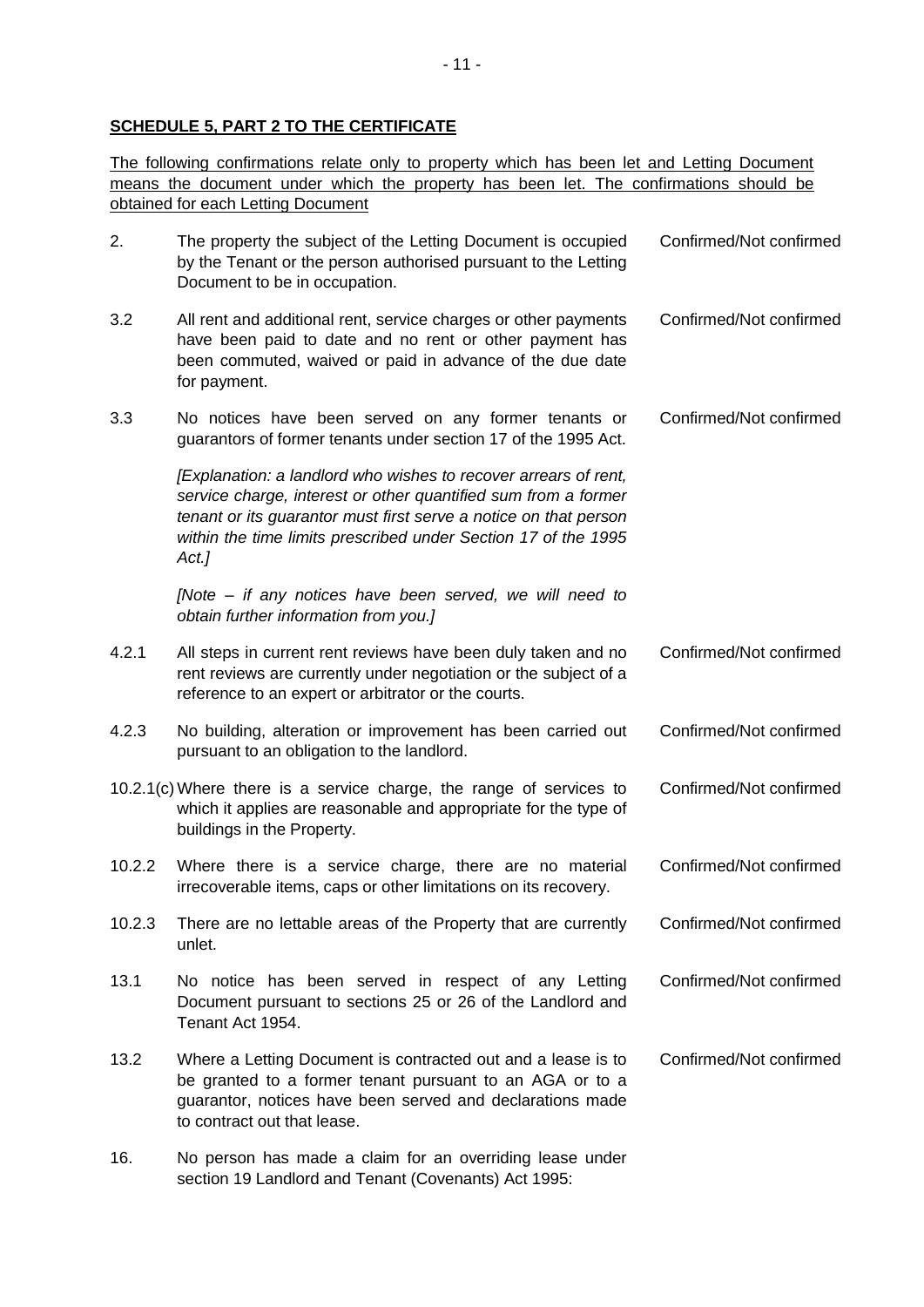|      | (a)                                                                                                                                                                                                                                                                          | against the Company; nor                                                                                                                                                                                               |                                                                                                                                                                                               |                         |                         | Confirmed/Not confirmed |
|------|------------------------------------------------------------------------------------------------------------------------------------------------------------------------------------------------------------------------------------------------------------------------------|------------------------------------------------------------------------------------------------------------------------------------------------------------------------------------------------------------------------|-----------------------------------------------------------------------------------------------------------------------------------------------------------------------------------------------|-------------------------|-------------------------|-------------------------|
|      | (b)                                                                                                                                                                                                                                                                          | predecessor of the Company.                                                                                                                                                                                            | so far as the Company is aware, against any                                                                                                                                                   |                         |                         | Confirmed/Not confirmed |
|      | such a claim.                                                                                                                                                                                                                                                                | So far as the Company is aware, no person is entitled to make                                                                                                                                                          |                                                                                                                                                                                               | Confirmed/Not confirmed |                         |                         |
|      |                                                                                                                                                                                                                                                                              | So far as the Company is aware, no notice has been served<br>under Section 17 of the 1995 Act (except as referred to at<br>paragraph 3.3 under the heading "Schedule 4") which would<br>give rise to such entitlement. |                                                                                                                                                                                               | Confirmed/Not confirmed |                         |                         |
|      |                                                                                                                                                                                                                                                                              | the grant of an overriding lease.]                                                                                                                                                                                     | [Explanation: A former tenant or its guarantor who has been<br>called upon under Section 17 to pay outstanding rent or other<br>sums owed by the current tenant can apply to the Landlord for |                         |                         |                         |
| 17.  |                                                                                                                                                                                                                                                                              | any of the Letting Documents.                                                                                                                                                                                          | So far as the Company is aware no collateral assurances,<br>undertakings or concessions have been made by any party to                                                                        |                         |                         | Confirmed/Not confirmed |
| 20.1 | The Company is not aware of any subsisting material breach<br>of the covenants or conditions contained in the Letting<br>Documents (whether on the part of the landlord or the tenant)<br>or any other event which could give rise to forfeiture of any<br>Letting Document. |                                                                                                                                                                                                                        |                                                                                                                                                                                               |                         |                         | Confirmed/Not confirmed |
| 20.2 | No notice alleging any breach of any covenant or condition<br>contained in any Letting Document (whether on the part of the<br>landlord or the tenant) remains outstanding                                                                                                   |                                                                                                                                                                                                                        |                                                                                                                                                                                               |                         | Confirmed/Not confirmed |                         |
| 20.3 | So far as the Company is aware no breach of covenant has<br>been waived or acquiesced in.                                                                                                                                                                                    |                                                                                                                                                                                                                        |                                                                                                                                                                                               |                         |                         | Confirmed/Not confirmed |
| 22.2 | The Company (or any company of which it is a relevant<br>associate or relevant group member within the meaning of<br>Schedule 10 to the Value Added Tax Act 1994) has opted to<br>tax the Property.                                                                          |                                                                                                                                                                                                                        |                                                                                                                                                                                               |                         |                         | Confirmed/Not confirmed |
|      | If the Company (or any company of which it is a relevant<br>associate or relevant group member) has opted to tax the<br>Property then it has:                                                                                                                                |                                                                                                                                                                                                                        |                                                                                                                                                                                               |                         |                         |                         |
|      |                                                                                                                                                                                                                                                                              | (i)                                                                                                                                                                                                                    | properly exercised an option to tax<br>under Schedule 10 to the Value Added<br>Tax Act 1994;                                                                                                  |                         |                         | Confirmed/Not confirmed |
|      |                                                                                                                                                                                                                                                                              | (ii)                                                                                                                                                                                                                   | (if necessary) properly and validly<br>obtained the prior written permission of<br>HM Revenue and Customs to exercise<br>the option to tax;                                                   |                         |                         | Confirmed/Not confirmed |
|      |                                                                                                                                                                                                                                                                              | (iii)                                                                                                                                                                                                                  | duly notified the option to tax to HM<br>Revenue and Customs and received<br>written<br>acknowledgement                                                                                       | of                      | the                     | Confirmed/Not confirmed |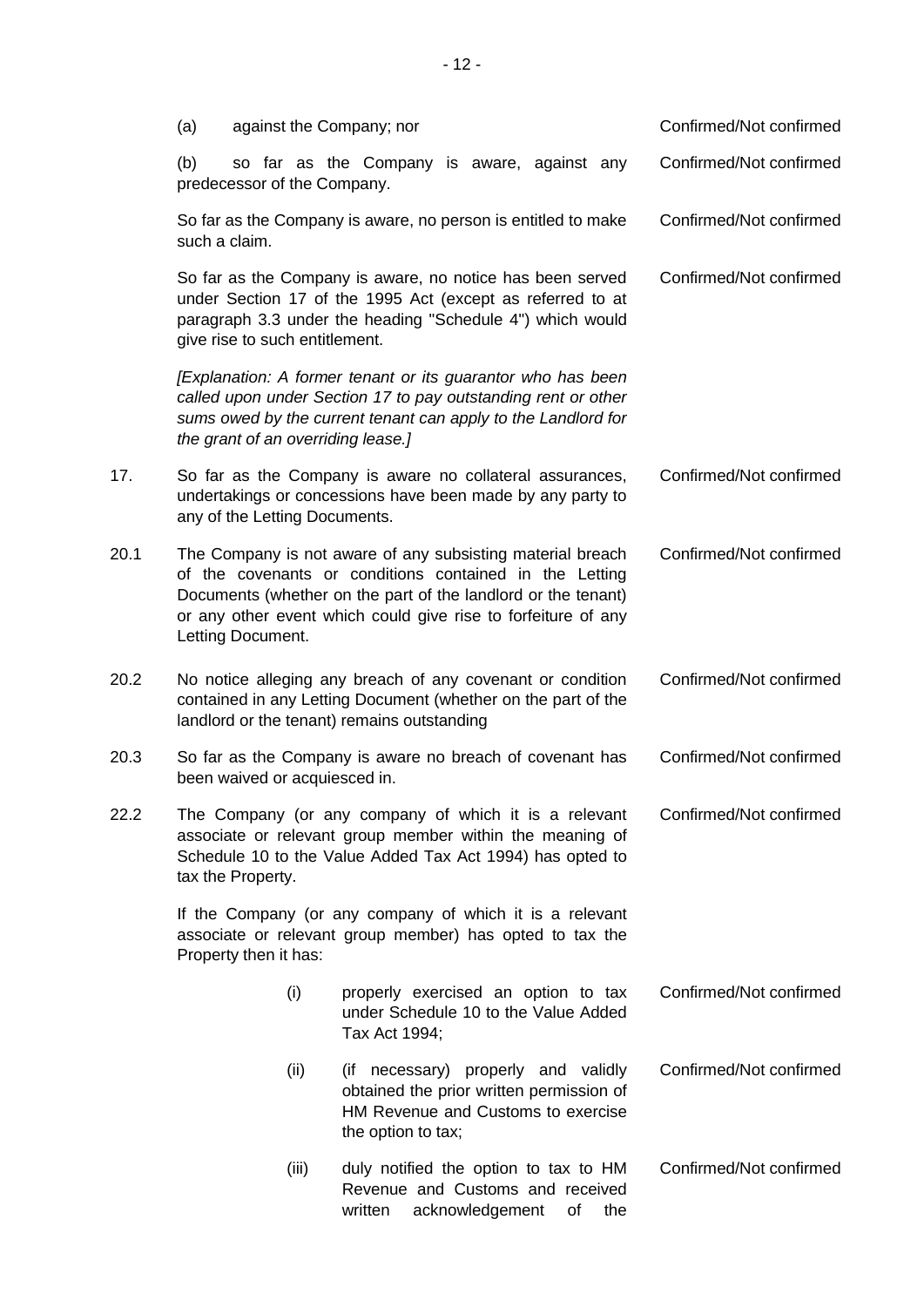notification from them; and

|      | (iv)                                  | has not revoked the option to tax.                                                                                                                                                                                                |     | Confirmed/Not confirmed |
|------|---------------------------------------|-----------------------------------------------------------------------------------------------------------------------------------------------------------------------------------------------------------------------------------|-----|-------------------------|
|      | Property.                             | The option to tax has effect in relation to the whole of the                                                                                                                                                                      |     | Confirmed/Not confirmed |
|      | disapplied                            | The option to tax has not been, or been deemed to be,                                                                                                                                                                             |     | Confirmed/Not confirmed |
| 22.4 | has BOTH:                             | The Company is not aware of any reason why it should be<br>prevented from charging value added tax in relation to<br>supplies made by it under any Letting Document.<br>example, no tenant (or former tenant or connected person) | For | Confirmed/Not confirmed |
|      | development; and                      | 22.4.1 provided financing to the developer or the landlord (or<br>former landlord) of the Property or contributed to any costs of                                                                                                 |     |                         |
|      | purposes                              | 22.4.2 used the Property for non-VAT'able (or exempt)                                                                                                                                                                             |     |                         |
|      |                                       | [For example, financial, health or educational.]                                                                                                                                                                                  |     |                         |
| 24.  | Landlord and Tenant Act 1927.         | So far as the Company is aware, no notice of intention to<br>make improvements has been served under section 3(1)                                                                                                                 |     | Confirmed/Not confirmed |
|      | improvements at the end of the term.] | [Explanation: By serving a notice in accordance with Section<br>$3(1)$ the tenant can be entitled to compensation for                                                                                                             |     |                         |
| 26.  |                                       | The Company is not aware of any subletting, parting with<br>possession or sharing of occupation by any tenant.                                                                                                                    |     | Confirmed/Not confirmed |
| 27.  | Documents.                            | There is no rent deposit in respect of any of the Letting                                                                                                                                                                         |     | Confirmed/Not confirmed |
| 28.  | as to:                                | None of the Letting Documents has been varied in such a way                                                                                                                                                                       |     |                         |
|      | 28.1                                  | Give rise to a surrender and re-grant; or                                                                                                                                                                                         |     | Confirmed/Not confirmed |
|      | 28.2<br>tenant covenant.              | To render any former tenant or guarantor of any<br>former tenant no longer (or not fully) liable to comply with any                                                                                                               |     | Confirmed/Not confirmed |
|      | mechanism]                            | [Example: a variation to extend the term or the let area or to<br>increase the rent other than by the existing rent review                                                                                                        |     |                         |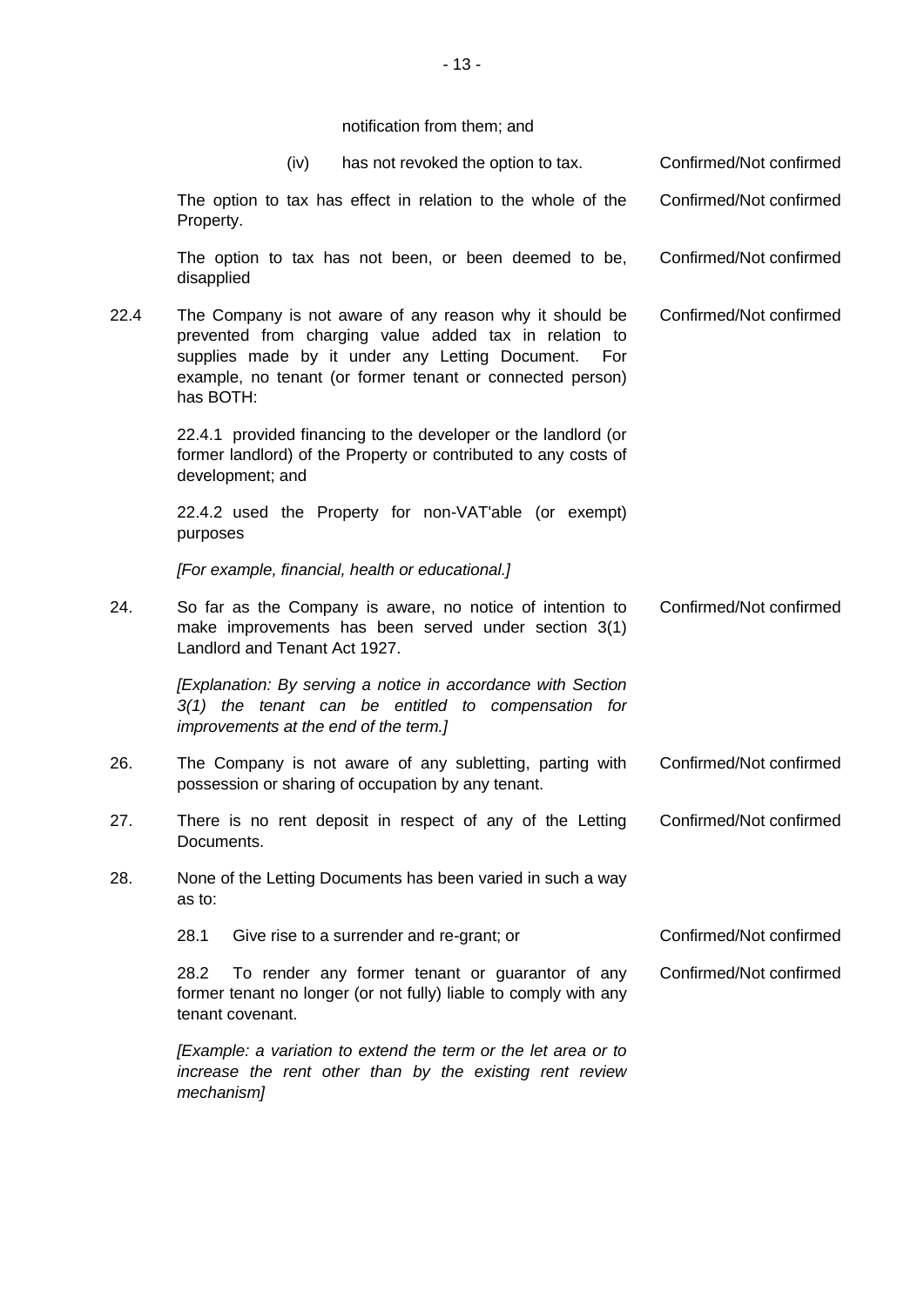# **SCHEDULE A**

# **Rights and easements and other matters benefiting the Property**

| Date of Document/<br><b>Commencement Date</b><br>(as applicable) | <b>Document</b><br>(if applicable) | <b>Parties</b><br>(if<br>applicable) | <b>Nature of Right</b><br>(eg easement;<br>right of way;<br>covenant) | <b>Land or Interest</b><br>subject to Right |
|------------------------------------------------------------------|------------------------------------|--------------------------------------|-----------------------------------------------------------------------|---------------------------------------------|
|                                                                  |                                    |                                      |                                                                       |                                             |
|                                                                  |                                    |                                      |                                                                       |                                             |
|                                                                  |                                    |                                      |                                                                       |                                             |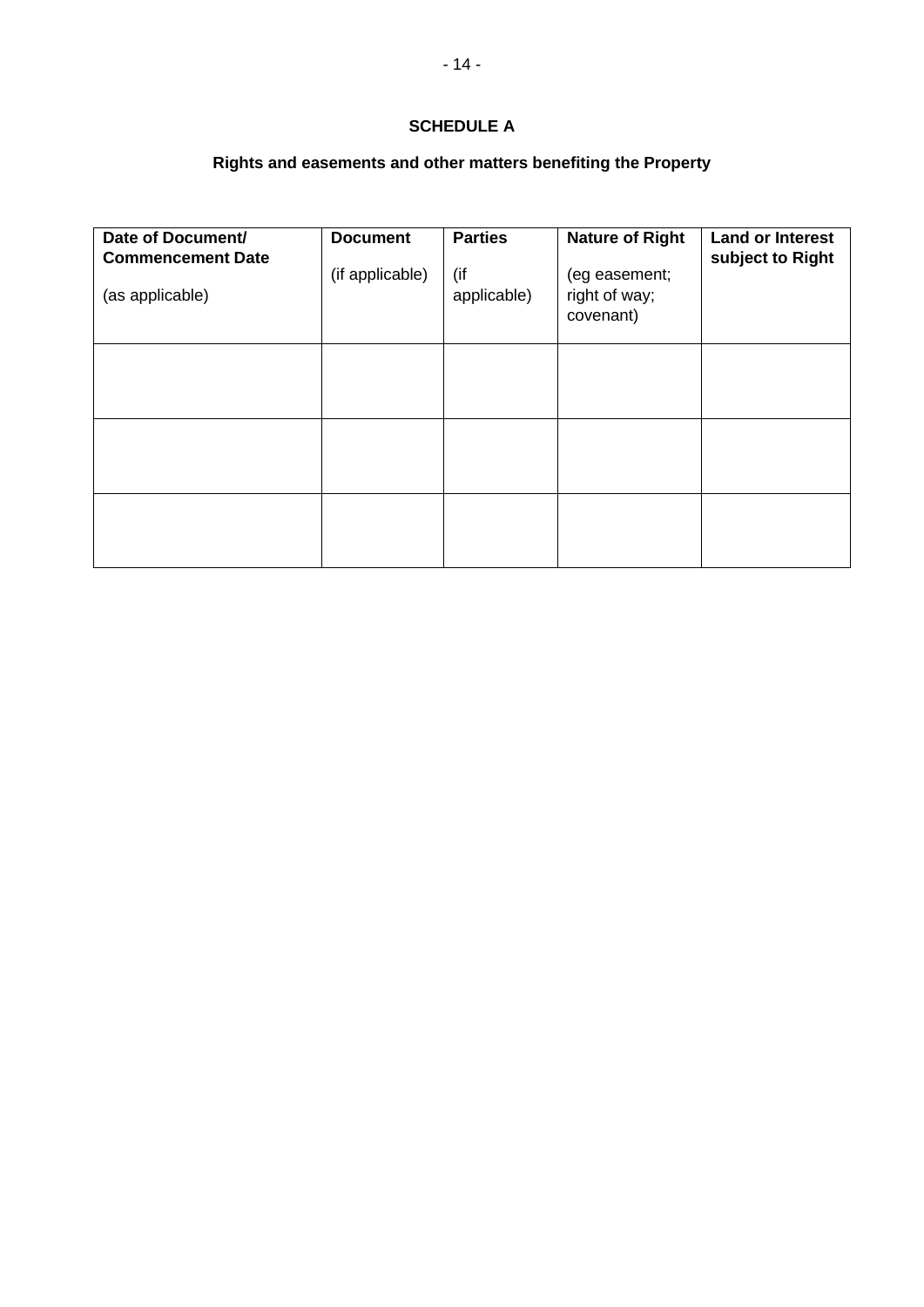# **SCHEDULE B**

# **Rights and covenants and other matters burdening the Property**

| Date of Document/<br><b>Commencement</b><br><b>Date</b> | <b>Document</b><br>(if applicable) | <b>Parties</b><br>(if applicable) | <b>Nature of Right</b> | <b>Land or Interest</b><br>with the benefit<br>of Right |
|---------------------------------------------------------|------------------------------------|-----------------------------------|------------------------|---------------------------------------------------------|
|                                                         |                                    |                                   |                        |                                                         |
|                                                         |                                    |                                   |                        |                                                         |
|                                                         |                                    |                                   |                        |                                                         |
|                                                         |                                    |                                   |                        |                                                         |
|                                                         |                                    |                                   |                        |                                                         |
|                                                         |                                    |                                   |                        |                                                         |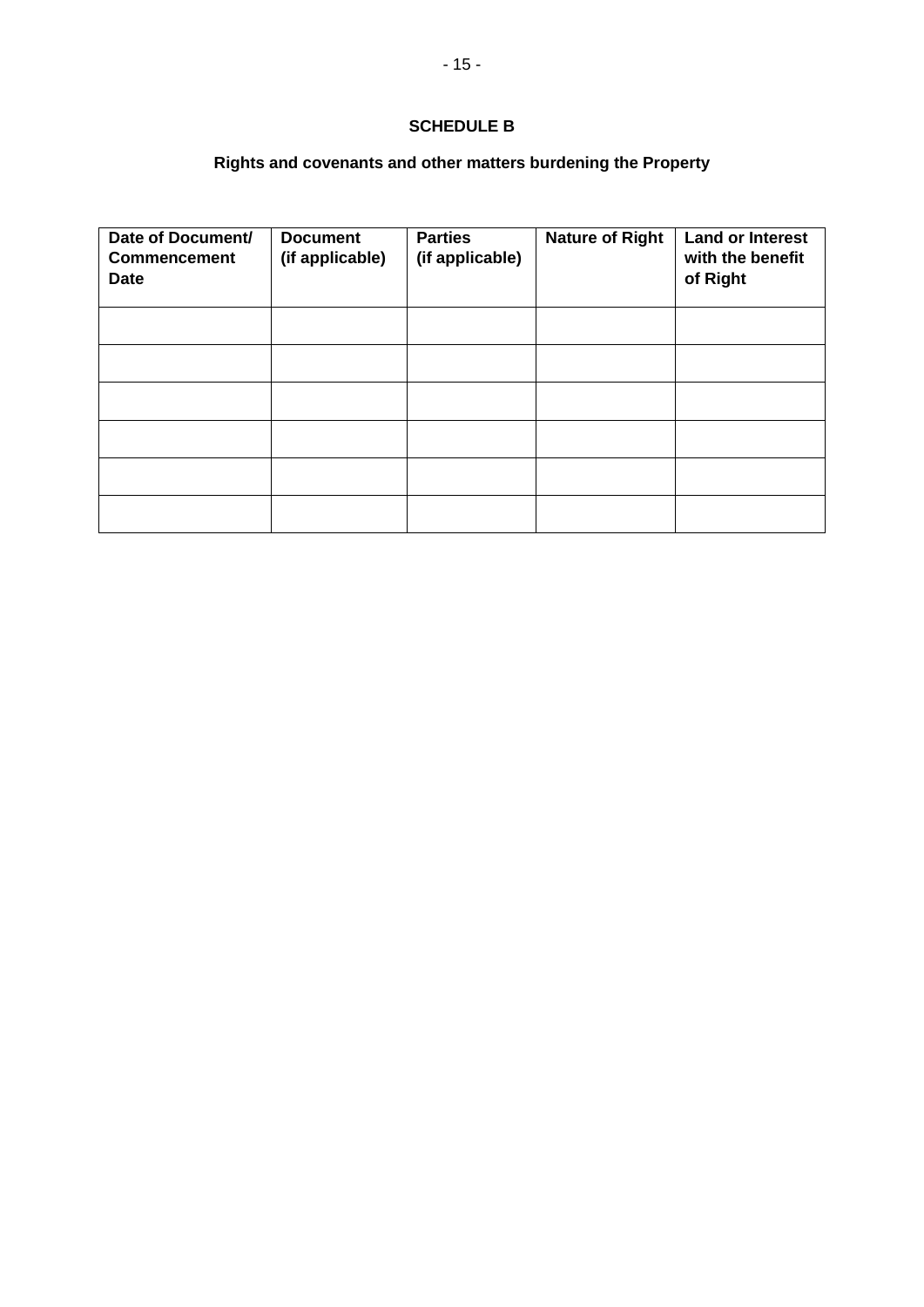# **SCHEDULE C**

# **VAT Registration, Notice of Option to Tax and Acknowledgement**

|                                           | <b>VAT Registration</b><br>no. | Date of Notice of<br><b>Option to Tax</b> | Date of<br>Acknowledgement<br>by HM Revenue and<br><b>Customs</b> |
|-------------------------------------------|--------------------------------|-------------------------------------------|-------------------------------------------------------------------|
| Company:                                  |                                |                                           |                                                                   |
| Landlord:<br>(leasehold Property<br>only) |                                |                                           |                                                                   |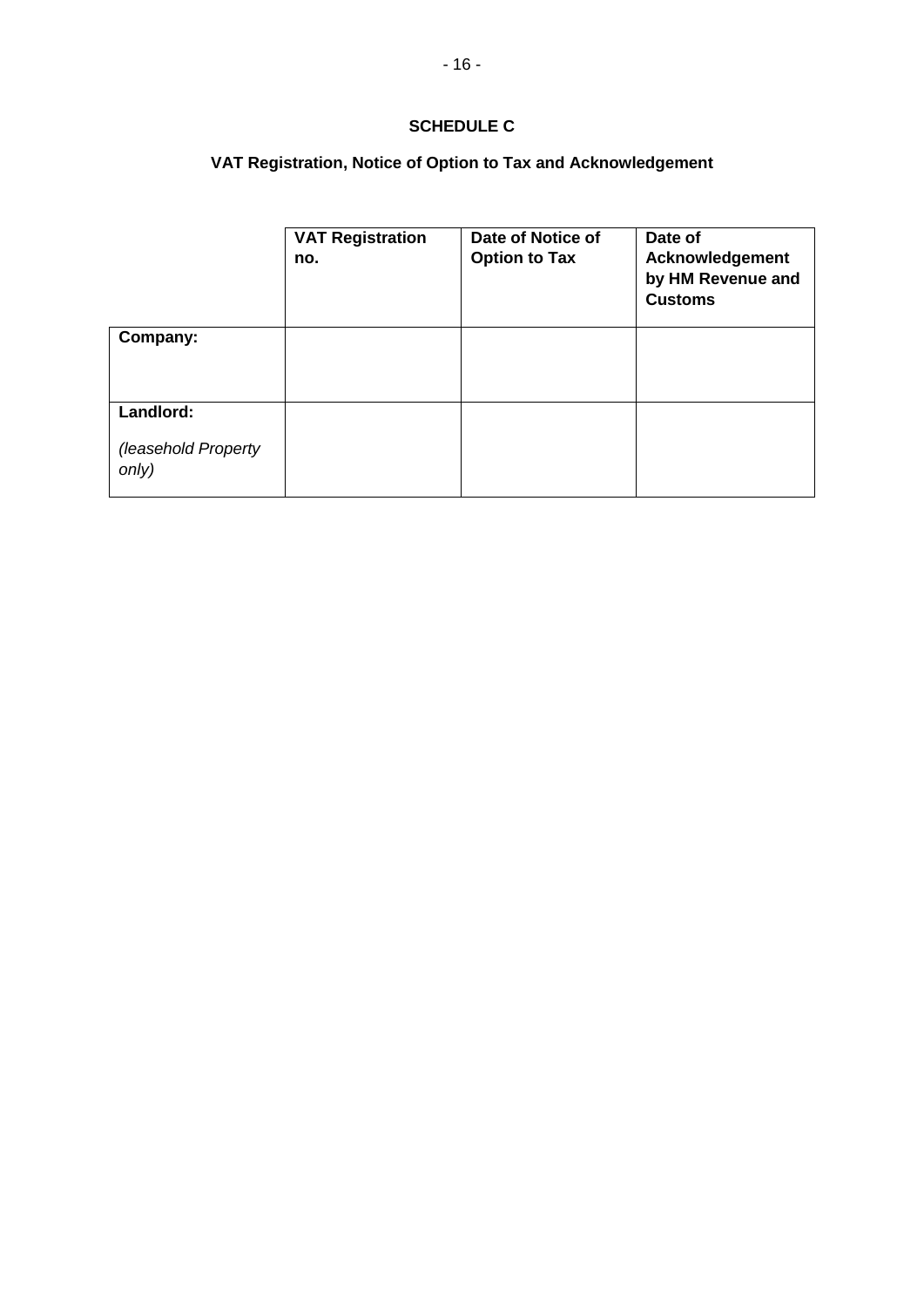# **SCHEDULE D**

# **Section 17 Notices Served on Former Tenants and Guarantors**

| Date of<br>Service of<br><b>Notice</b> | <b>Due Date</b><br>of Arrears | <b>Full names and</b><br>addresses of Persons<br>served | <b>Amount</b><br><b>Claimed</b> | <b>Amount Due</b> |
|----------------------------------------|-------------------------------|---------------------------------------------------------|---------------------------------|-------------------|
|                                        |                               |                                                         |                                 |                   |
|                                        |                               |                                                         |                                 |                   |
|                                        |                               |                                                         |                                 |                   |
|                                        |                               |                                                         |                                 |                   |